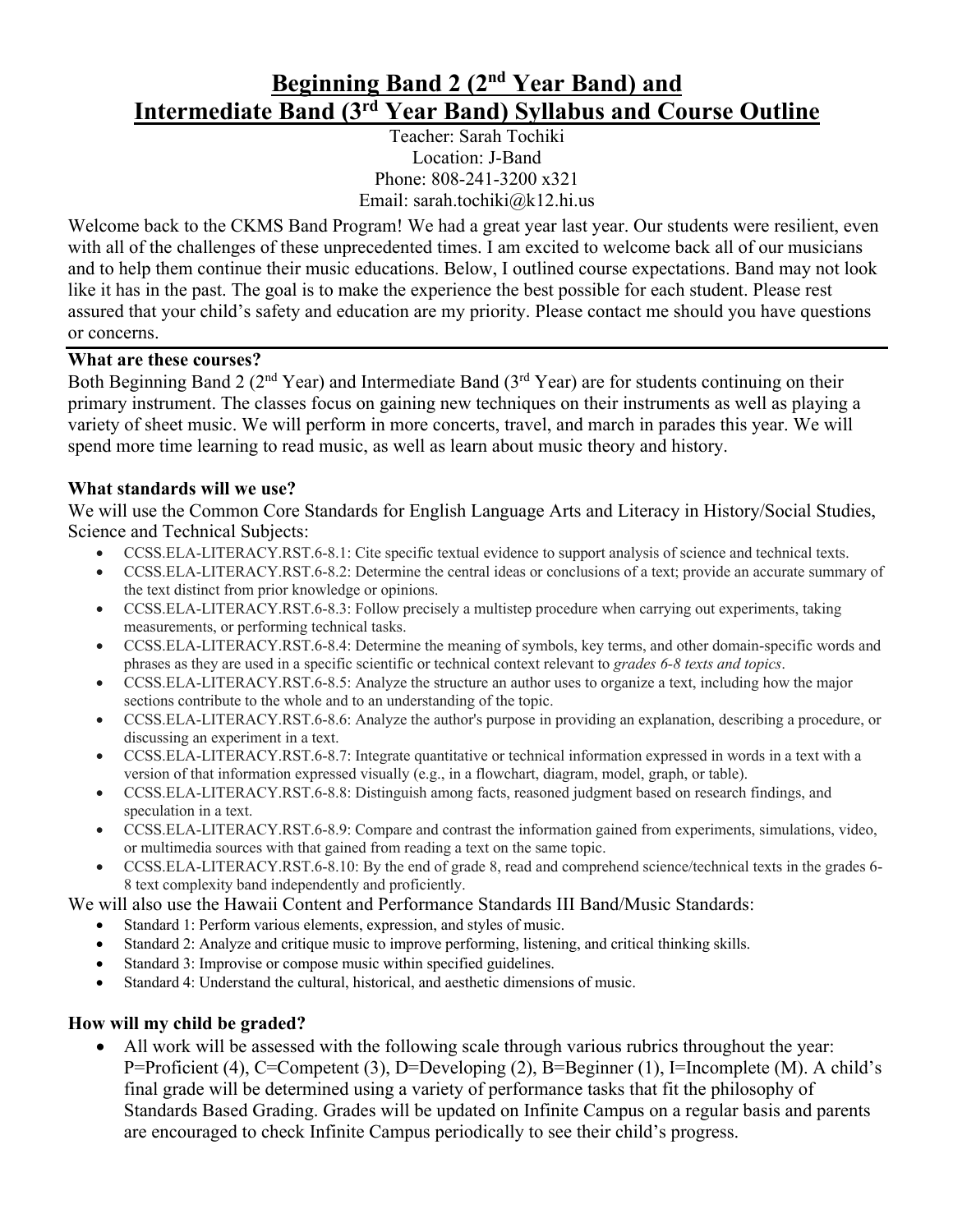## **How do I stay informed about important band news?**

- Check out our CKMS Band Website: www.CKMSBand.org
- Like us on Facebook: http://www.facebook.com/CKMSBand
- Follow us on Instagram: @ckms.band
- Look out for emails from Ms. Tochiki (sarah.tochiki $@k12\ldots$ hi.us). Please add her email to your contacts so the emails go to your inbox instead of your junk mail.

## **What are the expectations for student work online or outside of school hours?**

- Students will be expected to demonstrate proper digital citizenship in all of their online activities.
- Students will be asked to practice their instruments at home. Please make a space for them to be able to do so. Please let Ms. Tochiki know if there are noise restrictions and she can help with solutions.
- Instruments are expected to be maintained properly and kept in a safe and secure place when not in use.
- All the best musicians, athletes, and artists in the world practice. It is recommended that beginning students practice 15-20 minutes every day. The band room is available recess, afterschool, and during lunch if your child should need extra help or need a space in school to practice.

## **What social distancing measures will be expected? What are the health and safety precautions we will be using this year?**

- Students will maintain 6 ft. social distancing while in the band room. Students will wear masks at all times. There is hand sanitizer at the entrance to the band room.
- Students will be assigned lockers and will have reduced sharing of those spaces, with the lockers organized by period to allow for sanitation between classes.
- Students will be issued PPE specifically for their instruments. That PPE should remain in the band room. Students will be issued one set and must purchase a replacement if they lose it.
- Students will not share instruments. Those with large instruments will have one at home and one at school. Percussionists will sanitize equipment between players and classes.
- Additional air purifiers were installed in the band room to promote better air flow.
- Students should enter the band room from the F-Building side of the room and exit from the Ha`upu Courtyard side. They will use the F-Building entrance if they need to use the restroom during class.
- Access to the F-Building during morning and lunch recess will be restricted to band and chorus members only and with proper social distancing.

## **How will my child get their instrument?**

Students who play instruments like tenor saxophone, euphonium, french horn, oboe, bassoon, and tuba will automatically rent from the school unless the family would like to purchase. Students who play large instruments will have an instrument at school and at home and will not have to carry that instrument on the bus. All students are provided a locker in the band room to store their instrument. The CKMS Band is willing to help support students financially, if needed. Please contact Ms. Tochiki with questions or concerns. There are two options for students to get their instruments for the year.

- Parents may choose to purchase an instrument for their child. Please refrain from purchasing a generic instrument of low quality off of the internet. These instruments are not durable and tend to break within the first few months, especially in our humid Hawaii weather. A list of suggested instrument brands and models can be provided upon request.
- Parents may rent from the school for \$20 for the school year. These funds help us to maintain and clean the instruments each year. For instruments like flute, clarinet, alto saxophone, tenor saxophone, trumpet, and trombone, priority for use of these instruments will be given first to the students who are on Free or Reduced Lunch. Please let Ms. Tochiki know if you need financial assistance.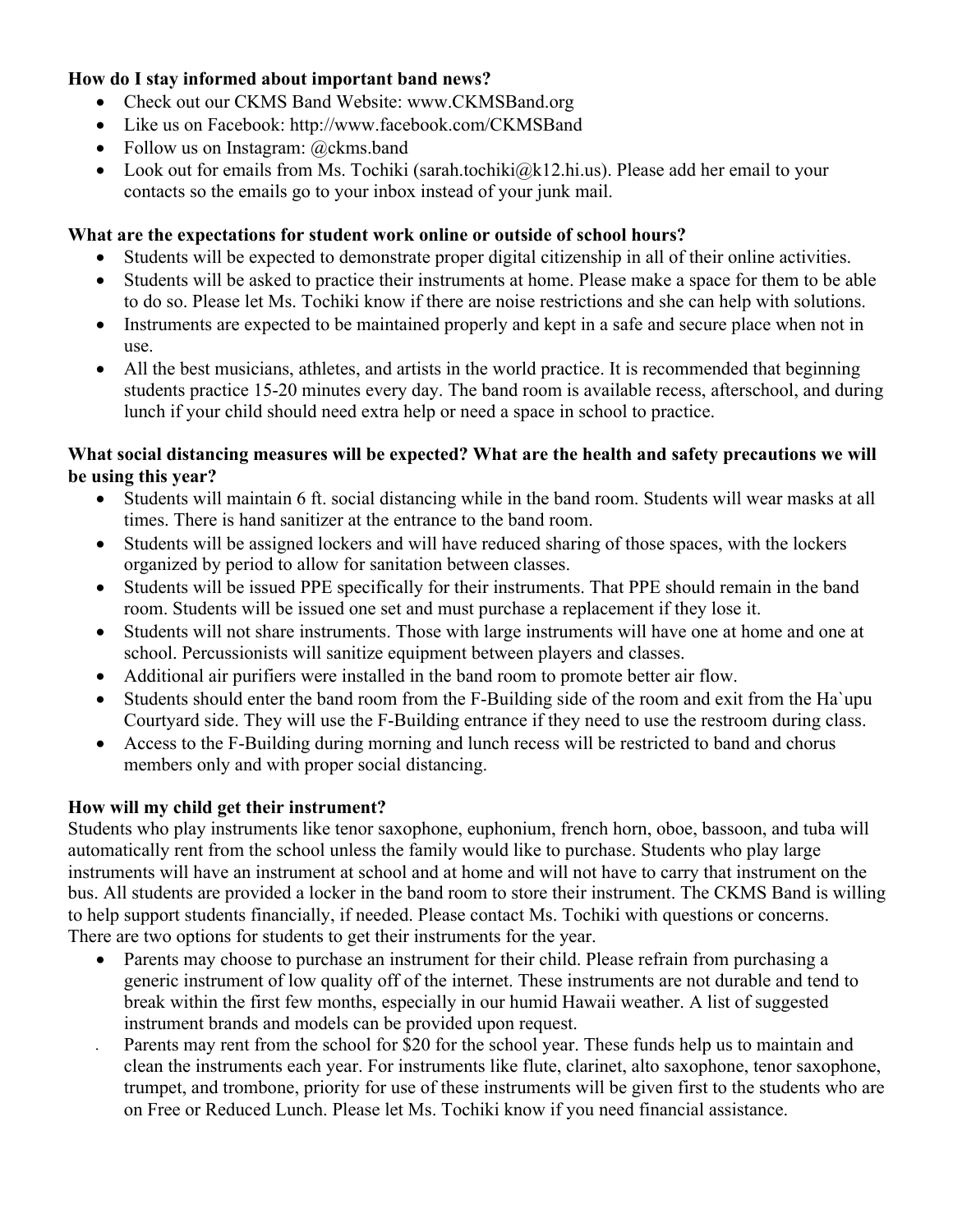## **What is the concert attire and band uniform?**

Students are required to wear the CKMS Band Polo (provided), long solid black pants, black shoes (no slippers), and black socks. Please think about getting these items now. The CKMS Band is willing to help support families financially. Please contact Ms. Tochiki with questions or concerns.

## **What are the classroom expectations?**

The CKMS Band is run on PRIDE (Productivity-Respect-Integrity-Determination-Excellence). Students must respect each other, the teacher, their instruments, the band room instruments, the band equipment, and the band room space. Because we work together to make and learn music, all students are important. Their actions contribute to the culture of the band and we want to be at our best. The more we work together and respect each other, the better our band will be.

Some other expectations to consider:

- Students are expected to be on-time, with all the necessary materials.
- There will be no food, drinks (except bottled water), or gum in the band room.
- Students, unless they are percussionists, are not allowed to touch the percussion. Students are only allowed to play the instruments they are assigned.
- Students will not be allowed to use the music building's bathroom and must return to their grade level house to use the bathroom.
- Students should not leave their instruments or personal items in front of the band room or in the entrance to the band room. The CKMS Band and Ms. Tochiki will not be responsible for any of the items left in these areas. Students are also not allowed to hang out in this area.
- Band and music students ONLY are allowed in the band room and only when Ms. Tochiki is there.
- The CKMS Band Room is a cell phone free area.

## **What are the consequences should my child not follow these expectations?**

Outlined above are the expected behaviors and classroom procedures. The first incident will be addressed through the use of interventions. The second incident will apply interventions that are reasonable and appropriate and be documented. The third incident will include a call home for each infraction after the warning and the documentation. The fourth incident will be a referral to administration.

## **What supplies do I need to get?**

Each student will need an instrument, the supplies that go with that instrument, a pencil, and all their music in a *1 inch binder with a pack of at least 20 sheet protectors*. The CKMS Band is willing to help support students financially if needed. Students should bring their band PPE with them. This will be provided by the band program for use this year. Students are required to wash their masks.

## **When are the events, concerts and performances (subject to change)?**

- Band Orientation Meeting: End of August, A video will be posted online.
- Veteran's Day Parade: November 6, 2021, in Kapa`a (Pending pandemic guidance)
- Lights on Rice Parade: December 3, 2021, on Rice Street (Pending pandemic guidance)
- CKMS Band Winter Concert: December 14, 2021 (Pending pandemic guidance)
- Kaua'i Solo and Ensemble Festival: February 5, 2022 (Pending pandemic guidance)
- Spring Concert: May 11, 2022, at 7:00 pm, Kaua'i War Memorial Convention Hall (Pending pandemic guidance)
- We may have other concerts at Kukui Grove Shopping Center, at school events, in the community, or with other visiting school bands.
- Performances are our final exams for our classes. If your child cannot make a performance, they will be asked to submit an alternative assignment.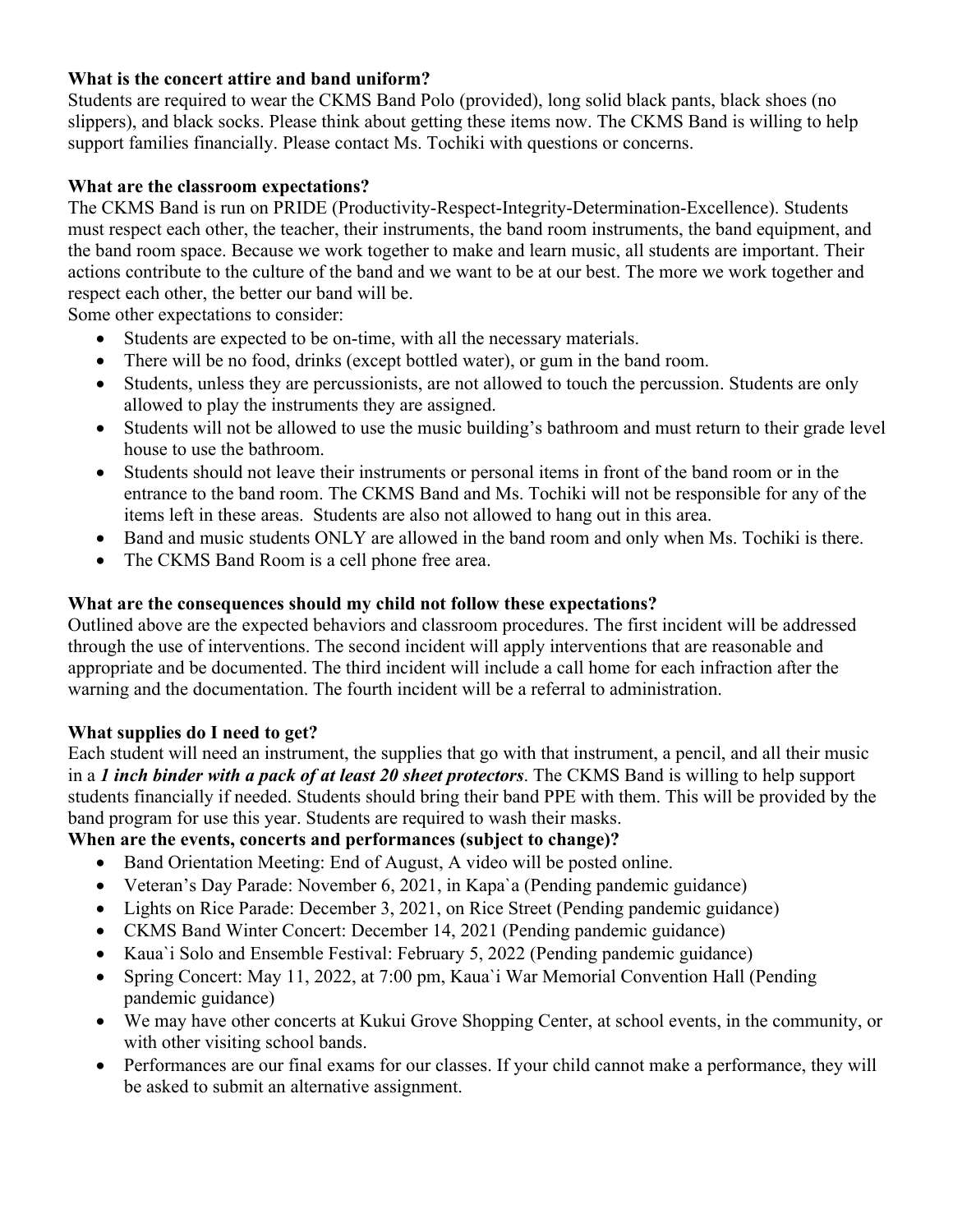## **What Free-Time and After-School Activities are available?**

- Tuesdays: 2:00-3:15 Jazz Band
	- $\circ$  This is for all 2<sup>nd</sup> and 3<sup>rd</sup> year band students unless otherwise approved by Ms. Tochiki.
	- o There may be extra performances.
	- o We are also looking for bass, guitar, and keyboard players. These students do not necessarily have to be in band but they must be able to read music.
	- o The first rehearsal will be Tuesday, August 31, 2021.
- Thursdays: 2:00-3:15 Introductory Percussion Class (Permission form is attached and required)
	- $\circ$  This is required for 1<sup>st</sup> year percussion students. 2<sup>nd</sup> and 3<sup>rd</sup> year woodwind and brass players who are interested in learning percussion may also join.
	- o The first class will be Thursday, September 9, 2021
- Fridays: 2:00-3:30 CKMS United Sound Club
	- o This club is where band students work together with students of all different learning styles to learn how to play band instruments. The band students mentor these new musicians who are an important part of our band program. All band students who are interested in helping are welcome to participate. This program is a part of the national United Sound. You can find out more information at www.unitedsound.org.
- The band room is always open for students to practice during free time.



*WELCOME BACK!*